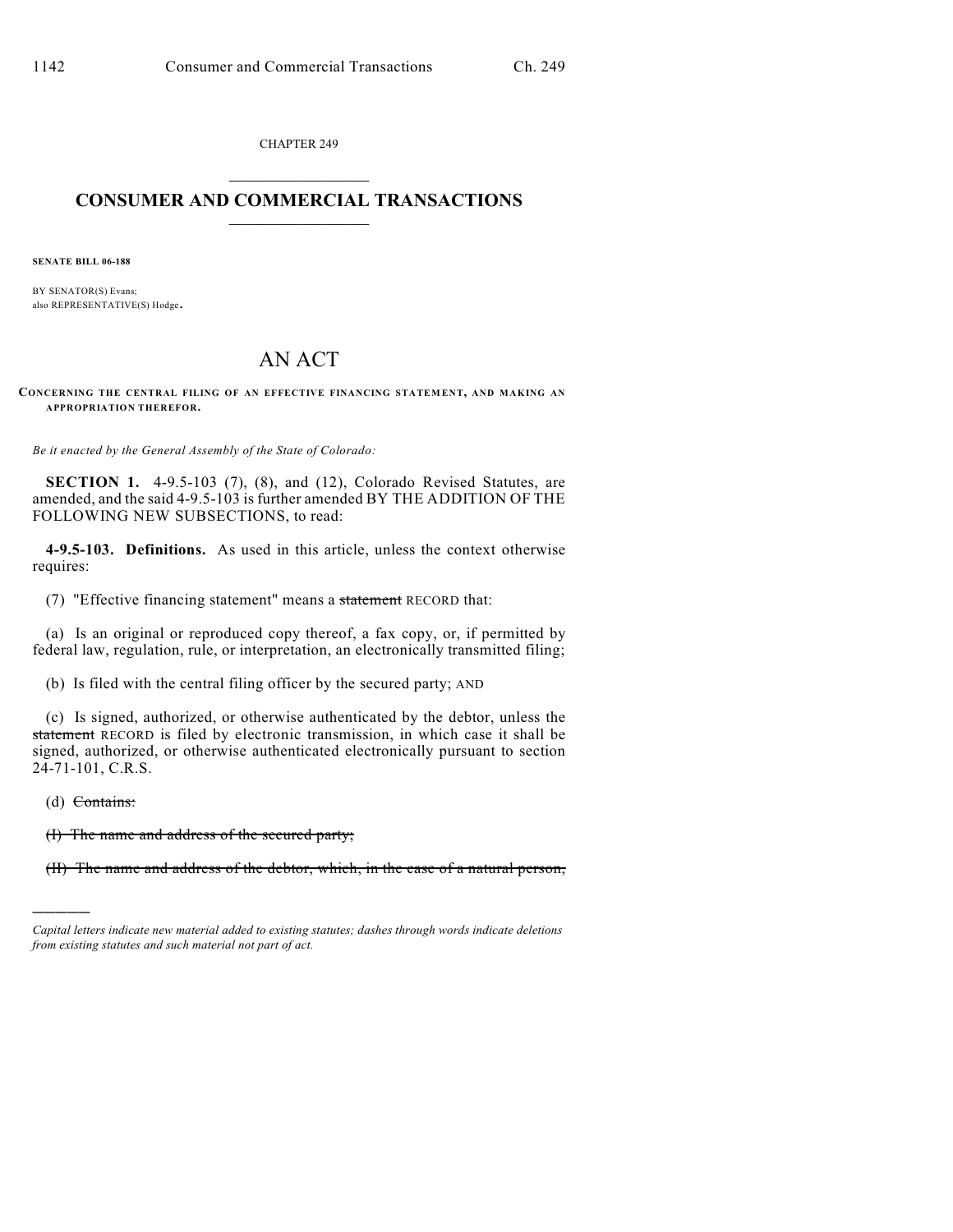shall have the surname appear first, and, in the case of a corporation or other entity not a natural person, shall have the name appear beginning with the first word or character not an article or punctuation mark;

(III) The social security number of the debtor or, in the case of a debtor doing business other than as an individual, the federal internal revenue service taxpayer identification number of such debtor;

(IV) A description of the farm products by categories included in subsection (8) of this section subject to the security interest created by the debtor including: The amount of such products, unless all of a particular farm product is subject to the particular security interest; identification of each county, utilizing the county code or other numeric method of identification used to identify the county established by the central filing officer; where the farm product is produced or stored or to be produced or to be stored; and the crop year, unless every crop year for the duration of the effective financing statement is subject to the particular security interest;

(V) Further details of the farm product subject to the security interest if needed to distinguish it from other farm products owned by the same person but not subject to the particular security interest; and

(VI) Such other additional information as the central filing officer may require to comply with 7 U.S.C. sec. 1631 or to more effectively carry out the purposes of this article.

(e) Shall be amended in writing within three months after any material change. Such amendment shall be signed, authorized, or otherwise authenticated and filed with the central filing officer by the secured party, and if such amendment is filed by electronic transmission, it shall be signed, authorized, or otherwise authenticated electronically, pursuant to section 24-71-101, C.R.S. However, if the security interest is terminated as to one or more of the farm products shown on the filed effective financing statement and the effective financing statement is to remain effective as to one or more other farm products, the secured party shall, within thirty days after such partial termination, file an amendment reflecting such partial termination with the central filing officer. Such amendment shall be signed, authorized, or otherwise authenticated by the secured party, and if such amendment is filed by electronic transmission, it shall be signed, authorized, or otherwise authenticated electronically, pursuant to section 24-71-101, C.R.S. If the affected secured party fails to file an amendment reflecting such partial termination within the thirty-day period, the secured party shall be liable to the debtor for five hundred dollars, and, in addition, for any loss caused to the debtor by such failure.

(f) Remains effective for a period of five years after the date of filing, subject to extensions for additional five-year periods by filing one or more continuation statements in accordance with section 4-9.5-106;

 $(g)$  Lapses on either the expiration of the effective period of the statement or the filing of a notice of termination signed by the secured party that the statement has terminated, whichever occurs first, as provided in section 4-9.5-107;

(h) May, for any given debtor, cover more than one farm product located in more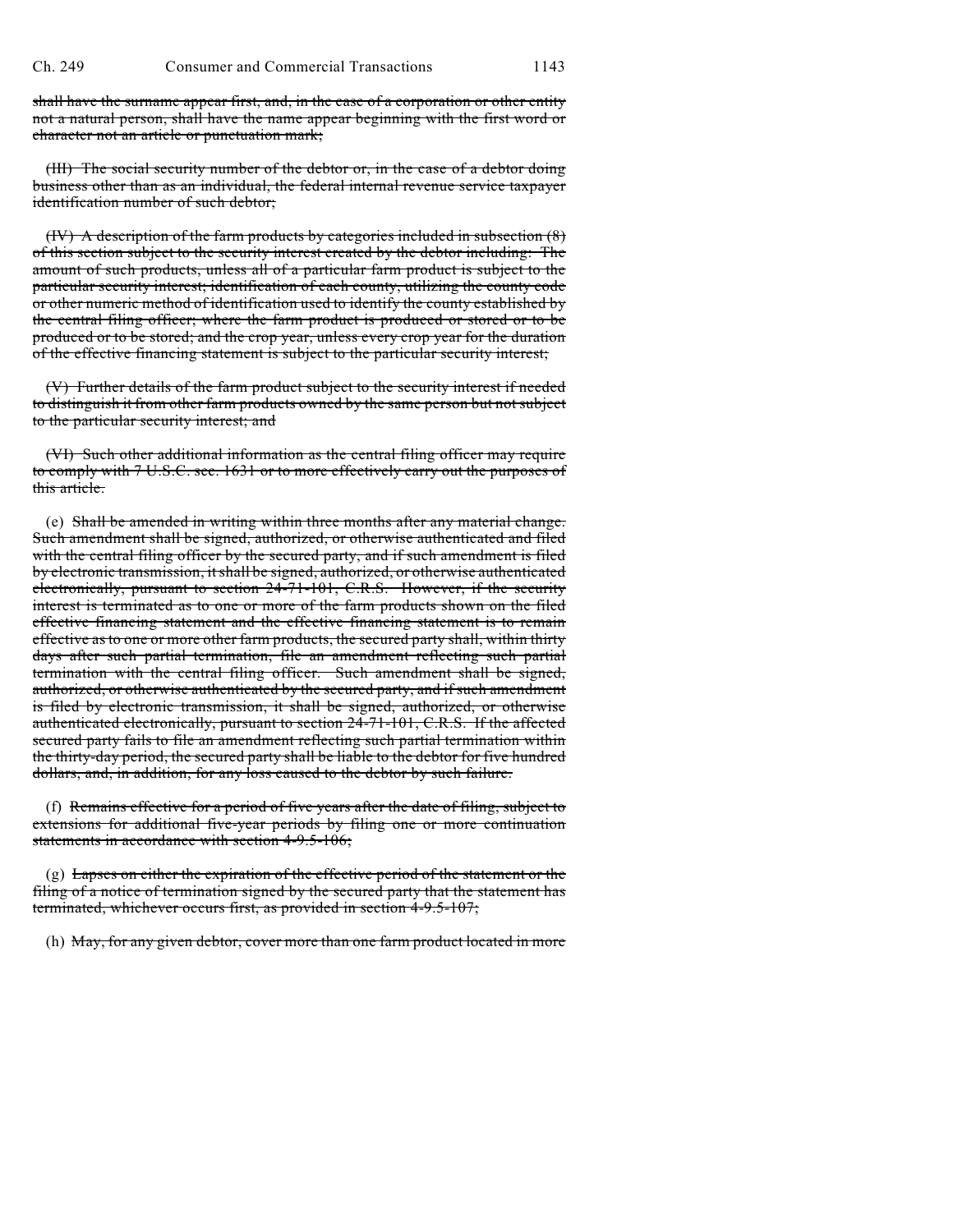than one county;

(i) May cover more than one debtor;

(j) Is accompanied by the requisite filing fee, established pursuant to section  $4 - 9 - 525$ ;

(k) Is on a form prescribed by the central filing officer; and

(l) Substantially complies with the requirements of this subsection (7) even though it contains minor errors that are not seriously misleading.

(8) "Farm product" shall mean MEANS an agricultural commodity, a species of livestock used or produced in farming operations, or a product of such crop or livestock in its unmanufactured state, that is in the possession of a person engaged in farming operations. "Farm product" shall include INCLUDES, but is not limited to, apples, artichokes, asparagus, barley, cantaloupe, carrots, cattle and calves, chickens, corn, cotton, cucumbers, dry beans, eggs, fish, flax seed, fur-bearing animals, grapes, hay, hogs, honey, honeydew melon, horses, legumes, milk, muskmelon, oats, onions, pecans, popcorn, potatoes, pumpkins, raspberries, rye, seed crops, sheep and lambs, silage, sorghum grain, soybeans, squash, strawberries, sugar beets, sunflower seeds, sweet corn, tomatoes, trees, triticale, turkeys, vetch, walnuts, watermelon, wheat, and wool. The central filing officer may add other farm products in addition to those lists specified in this subsection (8) if such products are covered by the general definition contained in this subsection (8).

(11.5) "RECORD", EXCEPT AS USED IN "FOR RECORD", "OF RECORD", "RECORD OR LEGAL TITLE", AND "RECORD OWNER", MEANS INFORMATION THAT IS INSCRIBED ON A TANGIBLE MEDIUM OR WHICH IS STORED IN AN ELECTRONIC OR OTHER MEDIUM AND IS RETRIEVABLE IN PERCEIVABLE FORM.

(12) "Registrant" or "registered buyer" means any buyer of farm products, commission merchant, or selling agent, who has registered with the central filing officer pursuant to section  $4-9.5-104(4)$  4-9.5-104.5 (3).

(16) "UNIQUE IDENTIFIER" MEANS A NUMBER, COMBINATION OF NUMBERS OR LETTERS, OR OTHER IDENTIFIER SELECTED BY THE CENTRAL FILING OFFICER USING A SYSTEM OR METHOD APPROVED BY THE UNITED STATES SECRETARY OF AGRICULTURE IN ACCORDANCE WITH THE FEDERAL "FOOD SECURITY ACT OF 1985".

**SECTION 2. Repeal.** 4-9.5-104 (2), (3), (4), (5), (6), and (8), Colorado Revised Statutes, are repealed as follows:

**4-9.5-104. Central filing system.** (2) The central filing officer shall compile all such statements or notices into a master list:

(a) Organized according to farm product;

(b) Arranged within each such farm product:

(I) In alphabetical order according to the last name of the individual debtors or,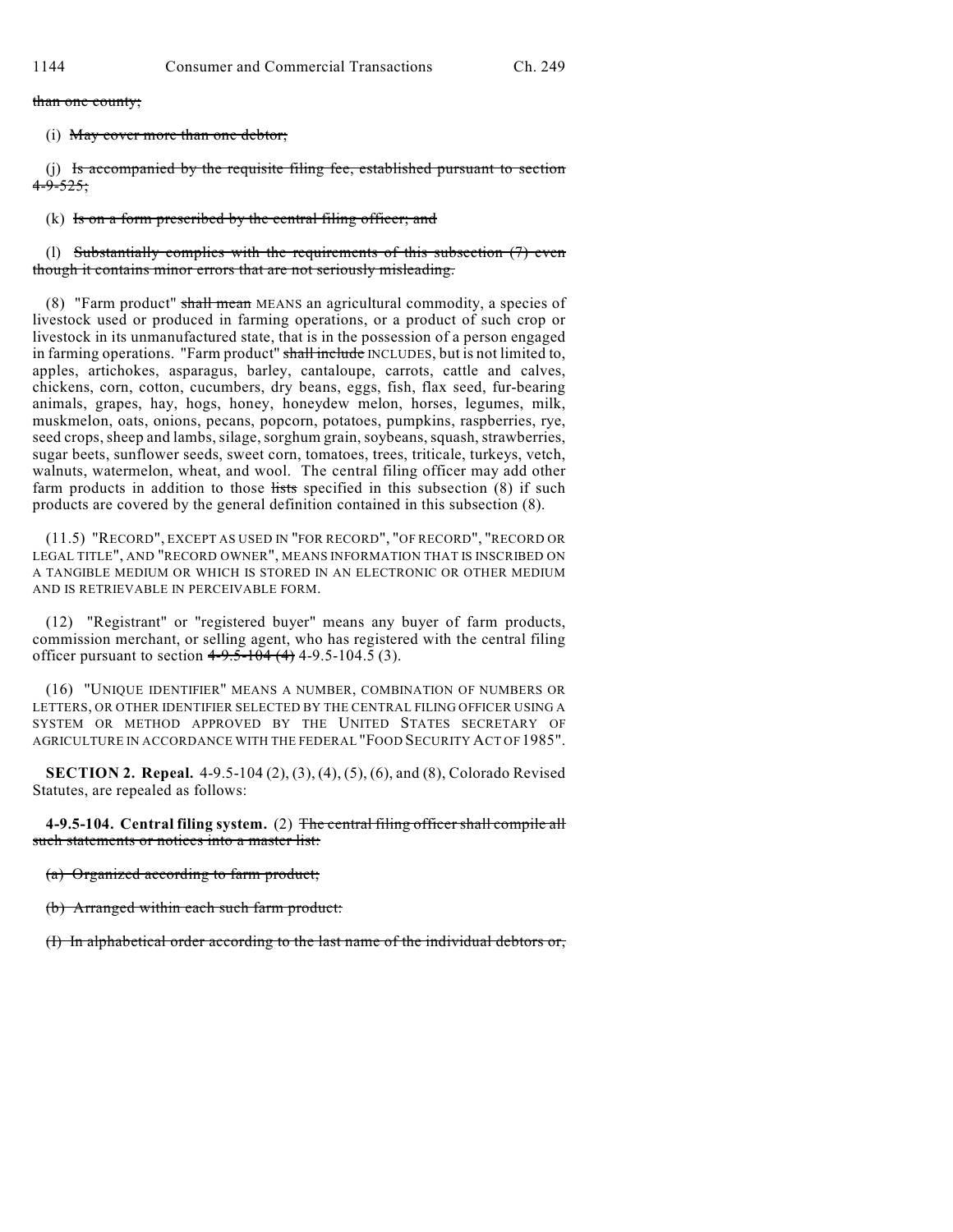in the case of debtors doing business other than as individuals, the first word in the name of such debtors;

(II) In numerical order according to the social security number of the individual debtors or, in the case of debtors doing business other than as individuals, the federal internal revenue service taxpayer identification number of such debtors;

(III) Geographically by county; and

(IV) By crop year;

(c) Containing the information referred to in section  $4-9.5-103$  (7) (d).

 $(3)$  (a) The central filing officer shall cause the information on the master list to be published in lists:

(I) By farm product arranged alphabetically by debtor; and

(II) By farm product arranged numerically by the debtor's social security number for individual debtors or, in the case of debtors doing business other than as individuals, the federal internal revenue service taxpayer identification number of such debtors.

(b) If a registered buyer or other interested person so requests, the list or lists for such buyer or person may be limited to any county or group of counties where the farm product is used or produced or to any crop year or years or a combination of such identifiers.

(4) All buyers of farm products, commission merchants, selling agents, and other persons may register with the central filing officer to receive lists described in subsection (3) of this section. Any buyer of farm products, commission merchant, selling agent, or other person conducting business from multiple locations may be considered as one entity, at its option. Such registration shall be on an annual basis. The central filing officer shall provide the form for registration that shall include the name and address of the registrant and the list or lists described in subsection (3) of this section that such registrant desires to receive. A registration shall not be completed until the form provided is properly completed and received by the central filing officer accompanied by the proper fee for the desired list or lists.

(5) (a) The lists as identified pursuant to subsection  $(3)$  of this section shall be distributed by the central filing officer and shall reflect all filings effective as of the date stated on the list, and shall be in writing or printed and shall also be stored in computer-readable form. The central filing officer shall determine the frequency with which the lists identified pursuant to subsection (3) of this section shall be distributed. Such lists may be distributed on an annual basis with three quarterly cumulative supplements or more frequent supplements as determined by the central filing officer reflecting all new filings, changes, and terminations since the last list, if it is cost-effective, requested by registered buyers, and permitted by applicable federal law. The central filing officer shall also provide for the distribution of the lists in direct computer access form and establish reasonable fees therefor pursuant to subsection (8) of this section. The central filing officer may also develop other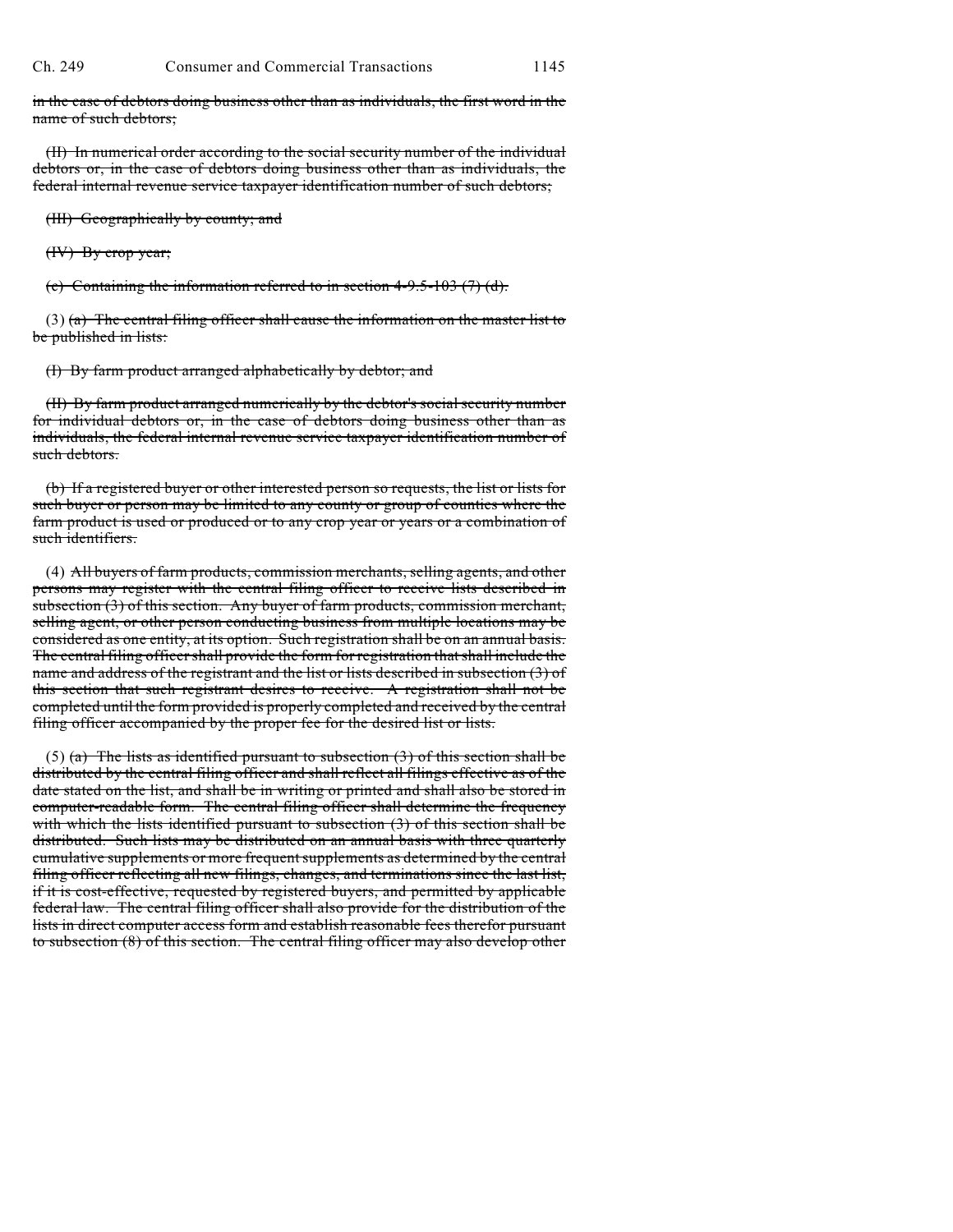forms in which to distribute lists and establish fees therefor pursuant to subsection (8) of this section. The lists shall be distributed by first-class mail, postage prepaid. A registrant is deemed to be registered only as to those products, counties, and crop years for which the registrant requests a list. If the name of the seller of a farm product is not on a list requested and received by a registrant, the registrant shall have no liability under this article except as to those farm products for which the registrant has received direct notification of the existence of security interests pursuant to  $7 \text{ U.S.C. sec. } 1631 \text{ (e) (1) and (g) (2) (A).}$  The registrant may rely on the representation of the seller as to the seller's identity, so long as the reliance is in good faith.

(b) The central filing officer shall establish the dates upon which the lists will be distributed, the dates after which a filing of an effective financing statement will not be reflected on the next distribution of lists, and the dates by which a registrant must complete a registration to receive the next list.

(6) The central filing officer shall remove terminated effective financing statements from the master list prior to preparation of the lists required to be distributed by subsection (5) of this section.

(8) The central filing officer shall establish fees for distributing the master list or portions thereof to buyers of farm products, commission merchants, selling agents, or other interested parties pursuant to this article in written, printed, or computer-readable form. Such fees shall be established and collected in accordance with section 24-21-104, C.R.S.

**SECTION 3.** Article 9.5 of title 4, Colorado Revised Statutes, is amended BY THE ADDITION OF A NEW SECTION to read:

**4-9.5-104.5. Master list.** (1) THE CENTRAL FILING OFFICER SHALL COMPILE ALL EFFECTIVE FINANCING STATEMENTS OR NOTICES INTO A MASTER LIST:

(a) CONTAINING THE INFORMATION REFERRED TO IN SECTION 4-9.5-105.3;

(b) ORGANIZED ACCORDING TO FARM PRODUCT; AND

(c) ARRANGED WITHIN EACH SUCH FARM PRODUCT:

(I) IN ALPHABETICAL ORDER ACCORDING TO THE LAST NAME OF THE INDIVIDUAL DEBTORS OR, IN THE CASE OF DEBTORS DOING BUSINESS OTHER THAN AS INDIVIDUALS, THE FIRST WORD IN THE NAME OF SUCH DEBTORS;

(II) IN NUMERICAL ORDER ACCORDING TO THE SOCIAL SECURITY NUMBER, OR OTHER UNIQUE IDENTIFIER, OF THE INDIVIDUAL DEBTORS OR, IN THE CASE OF DEBTORS DOING BUSINESS OTHER THAN AS INDIVIDUALS, THE FEDERAL INTERNAL REVENUE SERVICE TAXPAYER IDENTIFICATION NUMBER, OR OTHER UNIQUE IDENTIFIER, OF SUCH DEBTORS;

(III) GEOGRAPHICALLY BY COUNTY; AND

(IV) BY CROP YEAR.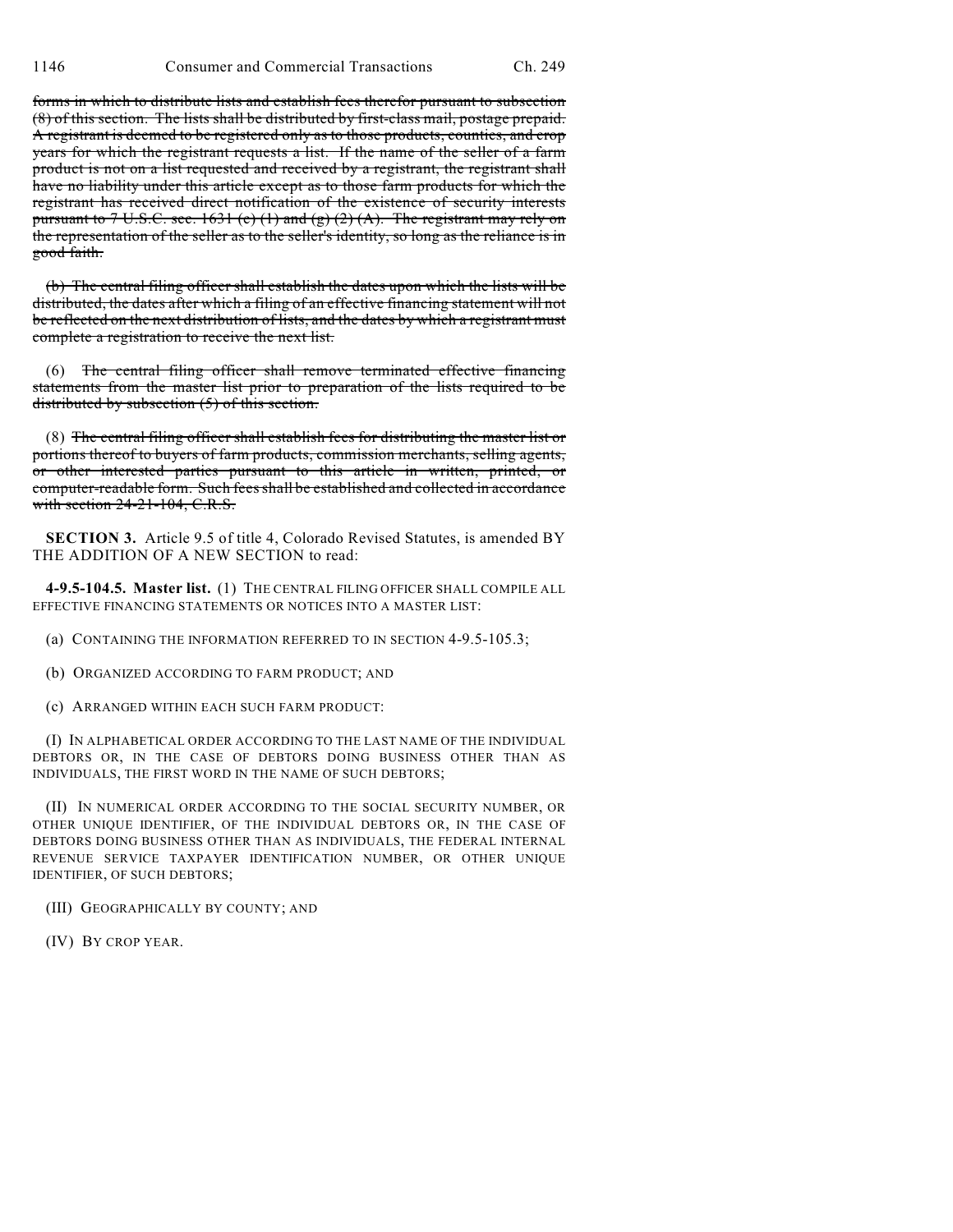(2) (a) THE CENTRAL FILING OFFICER SHALL CAUSE THE INFORMATION ON THE MASTER LIST TO BE PRODUCED IN LISTS ORGANIZED IN THE SAME MANNER AS THE MASTER LIST.

(b) IF A REGISTERED BUYER OR OTHER INTERESTED PERSON SO REQUESTS, THE LIST OR LISTS FOR SUCH BUYER OR PERSON MAY BE LIMITED TO ANY COUNTY OR GROUP OF COUNTIES WHERE THE FARM PRODUCT IS USED OR PRODUCED, OR TO ANY CROP YEAR OR YEARS, OR A COMBINATION OF SUCH IDENTIFIERS.

(3) ALL BUYERS OF FARM PRODUCTS, COMMISSION MERCHANTS, SELLING AGENTS, AND OTHER PERSONS MAY REGISTER WITH THE CENTRAL FILING OFFICER TO ACCESS LISTS DESCRIBED IN SUBSECTION (2) OF THIS SECTION. ANY BUYER OF FARM PRODUCTS, COMMISSION MERCHANT, SELLING AGENT, OR OTHER PERSON CONDUCTING BUSINESS FROM MULTIPLE LOCATIONS MAY BE CONSIDERED AS ONE ENTITY, AT ITS OPTION. SUCH REGISTRATION SHALL BE ON AN ANNUAL BASIS. THE CENTRAL FILING OFFICER SHALL PRESCRIBE THE PROCESS FOR REGISTRATION, WHICH SHALL INCLUDE THE NAME AND ADDRESS OFTHE REGISTRANT AND THE LIST OR LISTS DESCRIBED IN SUBSECTION (2) OF THIS SECTION THAT SUCH REGISTRANT DESIRES TO RECEIVE. A REGISTRATION SHALL BE COMPLETE WHEN THE REGISTRANT HAS PROVIDED THE REQUIRED INFORMATION AND PAID THE PRESCRIBED FEE. A REGISTRANT IS DEEMED TO BE REGISTERED ONLY AS TO THOSE PRODUCTS, COUNTIES, AND CROP YEARS FOR WHICH THE REGISTRANT REQUESTS A LIST.

(4) THE LISTS AS PRODUCED PURSUANT TO SUBSECTION (2) OF THIS SECTION SHALL BE PUBLISHED AND DISTRIBUTED BY THE CENTRAL FILING OFFICER AND SHALL REFLECT ALL EFFECTIVE FINANCING STATEMENTS THAT ARE EFFECTIVE AS OF THE DATE OF THE COMPILATION OF THE LISTS. THE CENTRAL FILING OFFICER SHALL DETERMINE THE FREQUENCY WITH WHICH THE LISTS IDENTIFIED PURSUANT TO SUBSECTION (2) OF THIS SECTION SHALL BE COMPILED AND DISTRIBUTED. SUCH LISTS MAY BE DISTRIBUTED ON AN ANNUAL BASIS WITH THREE QUARTERLY CUMULATIVE SUPPLEMENTS OR, IF COST-EFFECTIVE, REQUESTED BY REGISTERED BUYERS, AND PERMITTED BY APPLICABLE FEDERAL LAW, THE CENTRAL FILING OFFICER MAY DISTRIBUTE MORE FREQUENT SUPPLEMENTS AS DETERMINED BY THE CENTRAL FILING OFFICER REFLECTING ALL NEW FILINGS, CHANGES, AND TERMINATIONS SINCE THE LAST LIST. THE CENTRAL FILING OFFICER MAY DEVELOP THE FORM IN WHICH TO DISTRIBUTE LISTS. IF THE NAME OF THE SELLER OF A FARM PRODUCT IS NOT ON A LIST REQUESTED AND RECEIVED BY A REGISTRANT, THE SALE OF THE FARM PRODUCT TO THE REGISTRANT SHALL BE FREE OF ANY SECURITY INTEREST GRANTED BY THAT SELLER WITH RESPECT TO THE FARM PRODUCT EXCEPT AS TO ANY FARM PRODUCT FOR WHICH THE REGISTRANT HAS RECEIVED DIRECT NOTIFICATION OF THE EXISTENCE OF A SECURITY INTEREST PURSUANT TO 7 U.S.C. SEC.  $1631$  (e) (1) AND (g) (2) (A). THE REGISTRANT MAY RELY ON THE REPRESENTATION OF THE SELLER AS TO THE SELLER'S IDENTITY, SO LONG AS THE RELIANCE IS IN GOOD FAITH.

(5) THE CENTRAL FILING OFFICER SHALL REMOVE FROM THE MASTER LIST ANY EFFECTIVE FINANCING STATEMENT THAT HAS LAPSED PURSUANT TO SECTION 4-9.5-105.3 (2) OR HAS BEEN TERMINATED PURSUANT TO SECTION 4-9.5-107.

(6) AS SOON AS PRACTICABLE, THE CENTRAL FILING OFFICER SHALL PUBLISH AND DISTRIBUTE THE MASTER LIST ELECTRONICALLY.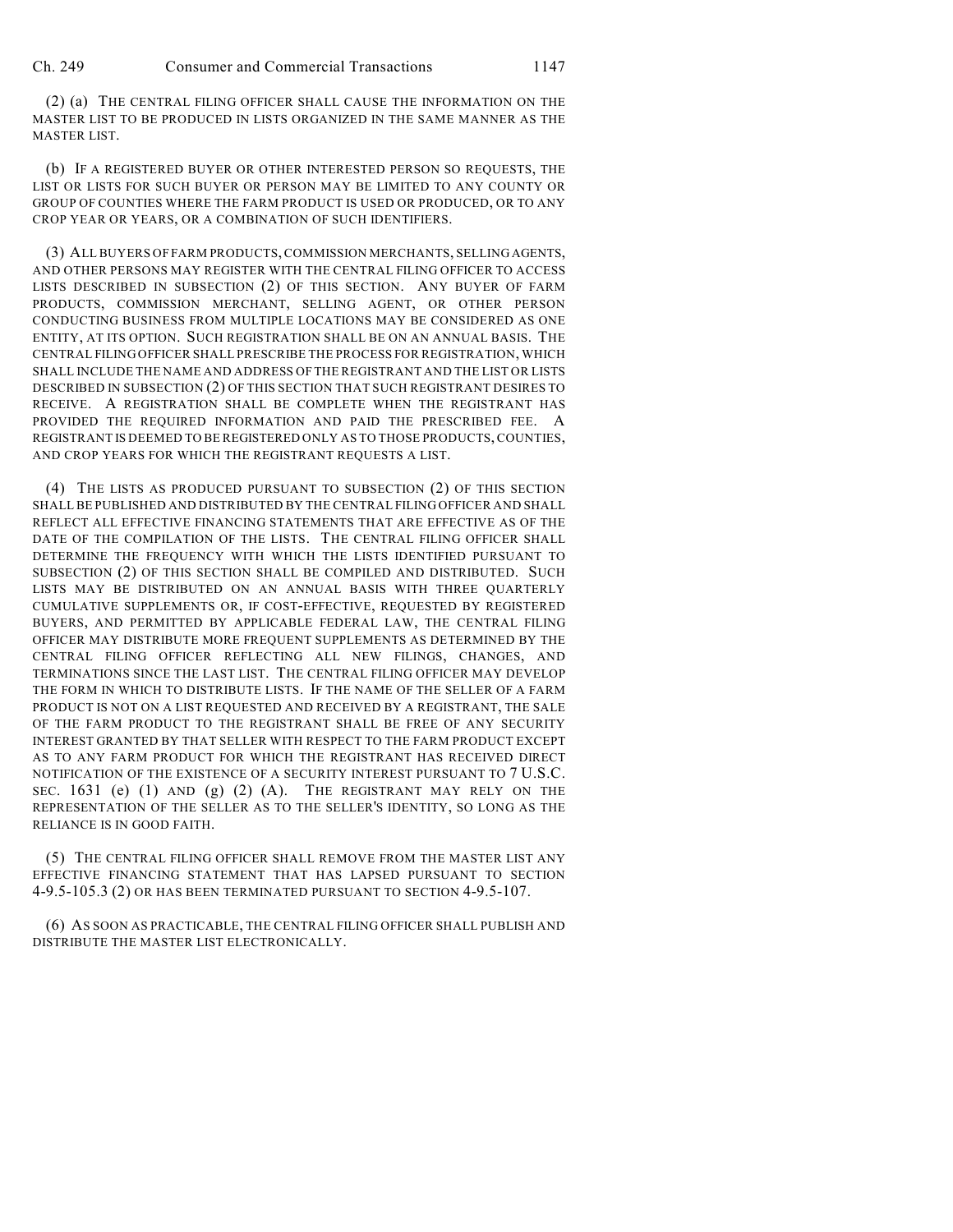**SECTION 4.** 4-9.5-105 (1) and (5), Colorado Revised Statutes, are amended to read:

**4-9.5-105. Confirmations.** (1) Oral and written inquiries regarding information provided by the filing of effective financing statements may be made at the office of the central filing officer between the hours of 8:30 a.m. and 5 p.m. on business days.

(5) A buyer of farm products, whether or not registered, may rely conclusively on an oral or written confirmation received pursuant to this section INFORMATION OBTAINED FROM THE MASTER LIST PUBLISHED AND DISTRIBUTED ELECTRONICALLY, regardless of any errors or omissions committed by the central filing officer in the preparation or issuance of the confirmation ELECTRONIC PUBLICATION OR DISTRIBUTION OF THE MASTER LIST. If the central filing officer INFORMATION OBTAINED ELECTRONICALLY confirms orally or in writing to such buyer that the name of the seller OF A SPECIFIED FARM PRODUCT is not on the MASTER list, for a specified product, such THE SALE OF THE FARM PRODUCT TO THE buyer shall have no liability under this article BE FREE OF ANY SECURITY INTEREST GRANTED BY THAT SELLER WITH RESPECT TO THE FARM PRODUCT and the buyer may rely on the representation of the seller as to the seller's identity, so long as the reliance is in good faith.

**SECTION 5.** Article 9.5 of title 4, Colorado Revised Statutes, is amended BY THE ADDITION OF THE FOLLOWING NEW SECTIONS to read:

**4-9.5-105.3. Effective financing statements.** (1) AN EFFECTIVE FINANCING STATEMENT SHALL STATE:

(a) THE NAME AND ADDRESS OF THE SECURED PARTY;

(b) THE NAME AND ADDRESS OF THE DEBTOR, WHICH, IN THE CASE OF AN INDIVIDUAL, SHALL HAVE THE SURNAME APPEAR FIRST, AND IN THE CASE OF A CORPORATION OR OTHER ENTITY THAT IS NOT AN INDIVIDUAL, SHALL HAVE THE NAME APPEAR BEGINNING WITH THE FIRST WORD OR CHARACTER THAT IS NOT AN ARTICLE OR PUNCTUATION MARK;

(c) THE SOCIAL SECURITY NUMBER, OR OTHER UNIQUE IDENTIFIER, OF THE DEBTOR OR, IN THE CASE OF A DEBTOR DOING BUSINESS OTHER THAN AS AN INDIVIDUAL, THE FEDERAL INTERNAL REVENUE SERVICE TAXPAYER IDENTIFICATION NUMBER, OR OTHER UNIQUE IDENTIFIER, OF SUCH DEBTOR;

(d) A DESCRIPTION OF THE FARM PRODUCTS SUBJECT TO THE SECURITY INTEREST CREATED BY THE DEBTOR, INCLUDING:

(I) THE AMOUNT OF THE FARM PRODUCTS, UNLESS ALL OF A PARTICULAR FARM PRODUCT IS SUBJECT TO THE PARTICULAR SECURITY INTEREST;

(II) THE NAME OF EACH COUNTY IN WHICH THE FARM PRODUCTS ARE PRODUCED, STORED, OR OTHERWISE LOCATED OR TO BE PRODUCED, STORED, OR OTHERWISE LOCATED; AND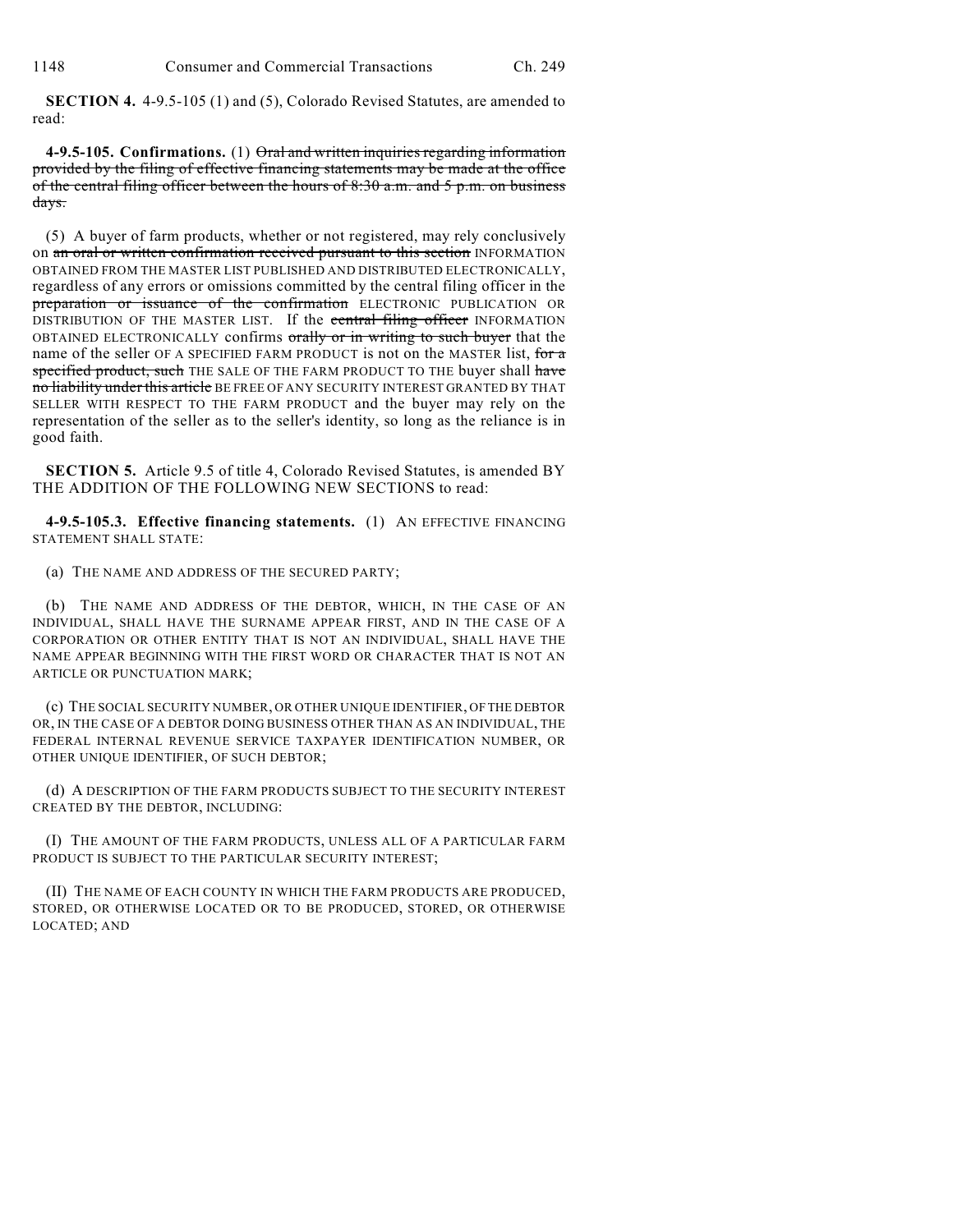(III) THE CROP YEAR, UNLESS EVERY CROP YEAR FOR THE DURATION OF THE EFFECTIVE FINANCING STATEMENT IS SUBJECT TO THE PARTICULAR SECURITY INTEREST.

(e) FURTHER DETAILS OF THE FARM PRODUCTS SUBJECT TO THE SECURITY INTEREST, IF NEEDED TO DISTINGUISH THEM FROM OTHER FARM PRODUCTS OWNED BY THE SAME PERSON BUT NOT SUBJECT TO THE PARTICULAR SECURITY INTEREST; AND

(f) SUCH OTHER ADDITIONAL INFORMATION AS THE CENTRAL FILING OFFICER MAY REQUIRE TO COMPLY WITH 7 U.S.C. SEC. 1631 OR TO MORE EFFECTIVELY CARRY OUT THE PURPOSES OF THIS ARTICLE.

(2) AN EFFECTIVE FINANCING STATEMENT SHALL REMAIN EFFECTIVE FOR A PERIOD OF FIVE YEARS AFTER THE DATE OF FILING, UNLESS ITS EFFECTIVENESS IS EXTENDED BY FILING ONE OR MORE CONTINUATION STATEMENTS IN ACCORDANCE WITH SECTION 4-9.5-106 (1).

(3) AN EFFECTIVE FINANCING STATEMENT MAY:

(a) COVER MORE THAN ONE FARM PRODUCT LOCATED IN MORE THAN ONE COUNTY FOR ANY GIVEN DEBTOR; AND

(b) COVER MORE THAN ONE DEBTOR.

(4) AN EFFECTIVE FINANCING STATEMENT MAY NOT BE CREATED BY AMENDING A FINANCING STATEMENT FILED UNDER ARTICLE 9 OF THIS TITLE.

**4-9.5-105.7. Amendment of effective financing statements.** (1) AN EFFECTIVE FINANCING STATEMENT MAY BE AMENDED TO ADD OR DELETE COLLATERAL, OR OTHERWISE TO AMEND THE INFORMATION PROVIDED IN THE EFFECTIVE FINANCING STATEMENT, BY FILING AN AMENDMENT WITH THE CENTRAL FILING OFFICER THAT IDENTIFIES THE EFFECTIVE FINANCING STATEMENT TO WHICH THE AMENDMENT RELATES BY PROVIDING ITS FILE NUMBER, FILING OFFICE WHERE ORIGINALLY FILED, AND DATE FILED.

(2) AN EFFECTIVE FINANCING STATEMENT THAT IS AMENDED BY AN AMENDMENT THAT ADDS COLLATERAL IS EFFECTIVE AS TO THE ADDED COLLATERAL ONLY FROM THE DATE OF THE FILING OF THE AMENDMENT.

(3) AN EFFECTIVE FINANCING STATEMENT THAT IS AMENDED BY AN AMENDMENT THAT ADDS A DEBTOR IS EFFECTIVE AS TO THE ADDED DEBTOR ONLY FROM THE DATE OF THE FILING OF THE AMENDMENT.

(4) IF THE SECURITY INTEREST IS TERMINATED AS TO ONE OR MORE OF THE FARM PRODUCTS SHOWN ON THE FILED EFFECTIVE FINANCING STATEMENT AND THE EFFECTIVE FINANCING STATEMENT IS TO REMAIN EFFECTIVE AS TO ONE OR MORE OTHER FARM PRODUCTS, THE SECURED PARTY SHALL, WITHIN THIRTY DAYS AFTER SUCH PARTIAL TERMINATION, FILE AN AMENDMENT REFLECTING SUCH PARTIAL TERMINATION WITH THE CENTRAL FILING OFFICER. IF THE AFFECTED SECURED PARTY FAILS TO FILE AN AMENDMENT REFLECTING SUCH PARTIAL TERMINATION WITHIN THE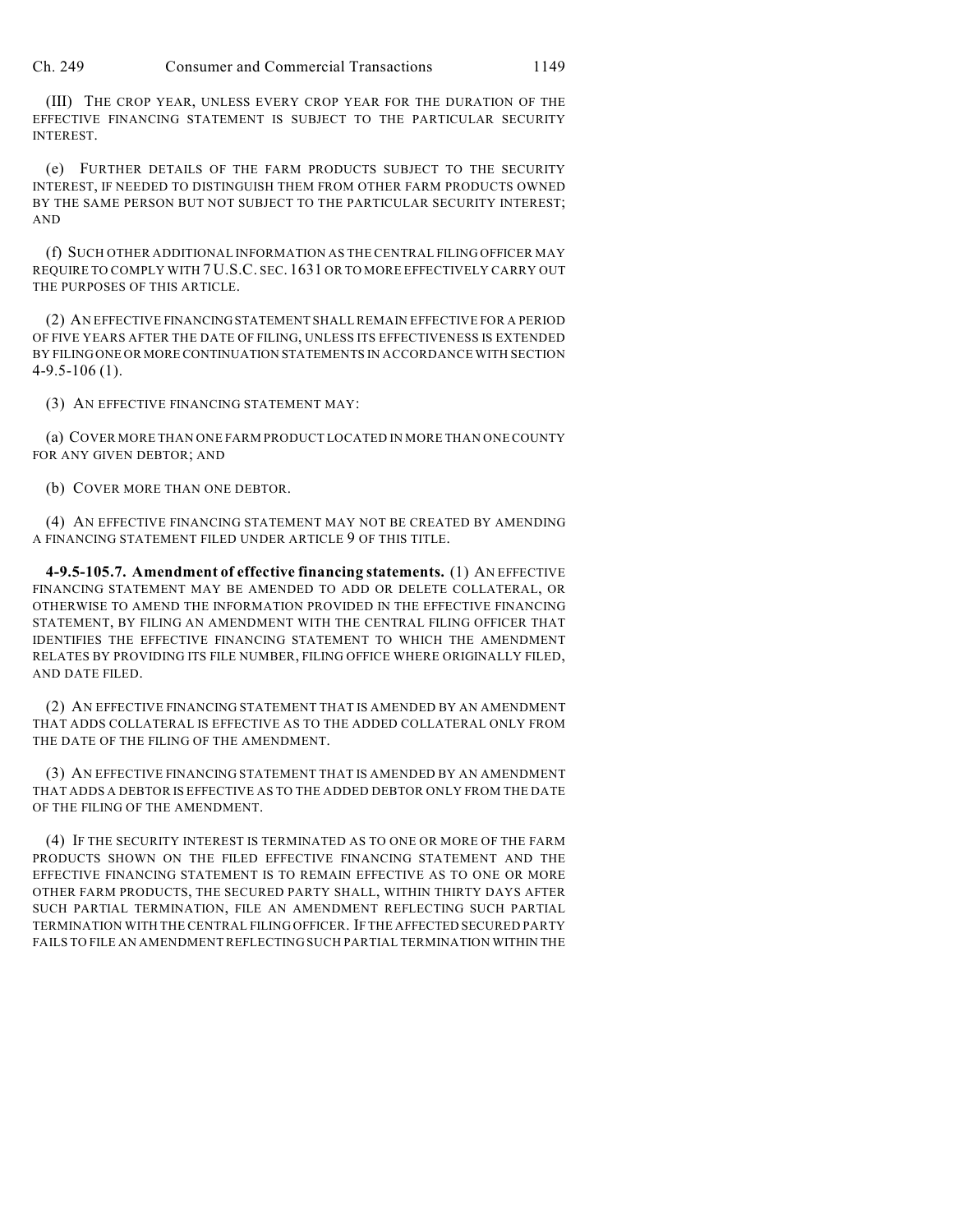THIRTY-DAY PERIOD, THE SECURED PARTY SHALL BE LIABLE TO THE DEBTOR FOR FIVE HUNDRED DOLLARS AND, IN ADDITION, FOR ANY LOSS CAUSED TO THE DEBTOR BY SUCH FAILURE.

(5) AN AMENDMENT TO AN EFFECTIVE FINANCING STATEMENT TO DELETE COLLATERAL DOES NOT AMEND OR OTHERWISE IMPAIR THE PERFECTION OF ANY SECURITY INTEREST PERFECTED BY THE EFFECTIVE FINANCING STATEMENT FOR PURPOSES OF ARTICLE 9 OF THIS TITLE.

**SECTION 6.** 4-9.5-106 (1), (2), and (3), Colorado Revised Statutes, are amended to read:

**4-9.5-106. Continuation statements.** (1) A continuation statement may be filed within six months prior to the expiration of the five-year period of EFFECTIVENESS OF an effective financing statement. Any such A continuation statement shall identify the current effective financing statement by file number, FILING OFFICE WHERE ORIGINALLY FILED, AND DATE FILED. Upon timely filing of the continuation statement, the effectiveness of the EFFECTIVE FINANCING statement shall be continued for five years after the last date to which the filing EFFECTIVE FINANCING STATEMENT was effective, whereupon it ITS EFFECTIVENESS shall lapse unless another continuation statement is filed prior to such lapse. If an effective financing statement exists at the time insolvency proceedings are commenced by or against the debtor, the effective financing statement shall remain effective until termination of the insolvency proceedings and thereafter for a period of sixty days or until the expiration of the five-year period, whichever occurs later. Succeeding continuation statements may be filed in the same manner to continue the effectiveness of the original EFFECTIVE FINANCING statement.

(2) The effectiveness of an effective financing statement that was filed before July 1, 1996, and that has HAD not otherwise lapsed by December 31, 1997, shall lapse BE DEEMED TO HAVE LAPSED in the manner provided in subsection (1) of this section on December 31, 1997, unless a continuation statement is WAS filed on or after July 1, 1996, but on or before December 31, 1997, that complies COMPLIED with the requirements of subsection (1) of this section. Upon The filing of a continuation statement pursuant to this subsection (2) SHALL HAVE EXTENDED the effectiveness of the effective financing statement is extended for five years after the last date to which the effective financing statement would otherwise have been effective, whereupon it **lapses** SHALL HAVE LAPSED in the manner set forth in subsection (1) of this section unless another FURTHER continuation statement is STATEMENTS WERE filed pursuant to IN THE MANNER AND WITHIN THE TIME PERIODS PRESCRIBED IN subsection (1) of this section  $\frac{1}{100}$  of  $\frac{1}{100}$  IN ORDER TO PREVENT such lapse.

(3) The effectiveness of an effective financing statement filed before July  $1$ , 1996, that lapses after July 1, 1996, but before December 31, 1997, may be continued by filing a continuation statement in accordance with this section. If such continuation statement is filed before July 1, 1996, such effective financing statement or continuation statement shall be continued by the timely filing of a further continuation statement, pursuant to subsection (2) of this section.

**SECTION 7.** 4-9.5-107 (1) and (2), Colorado Revised Statutes, are amended,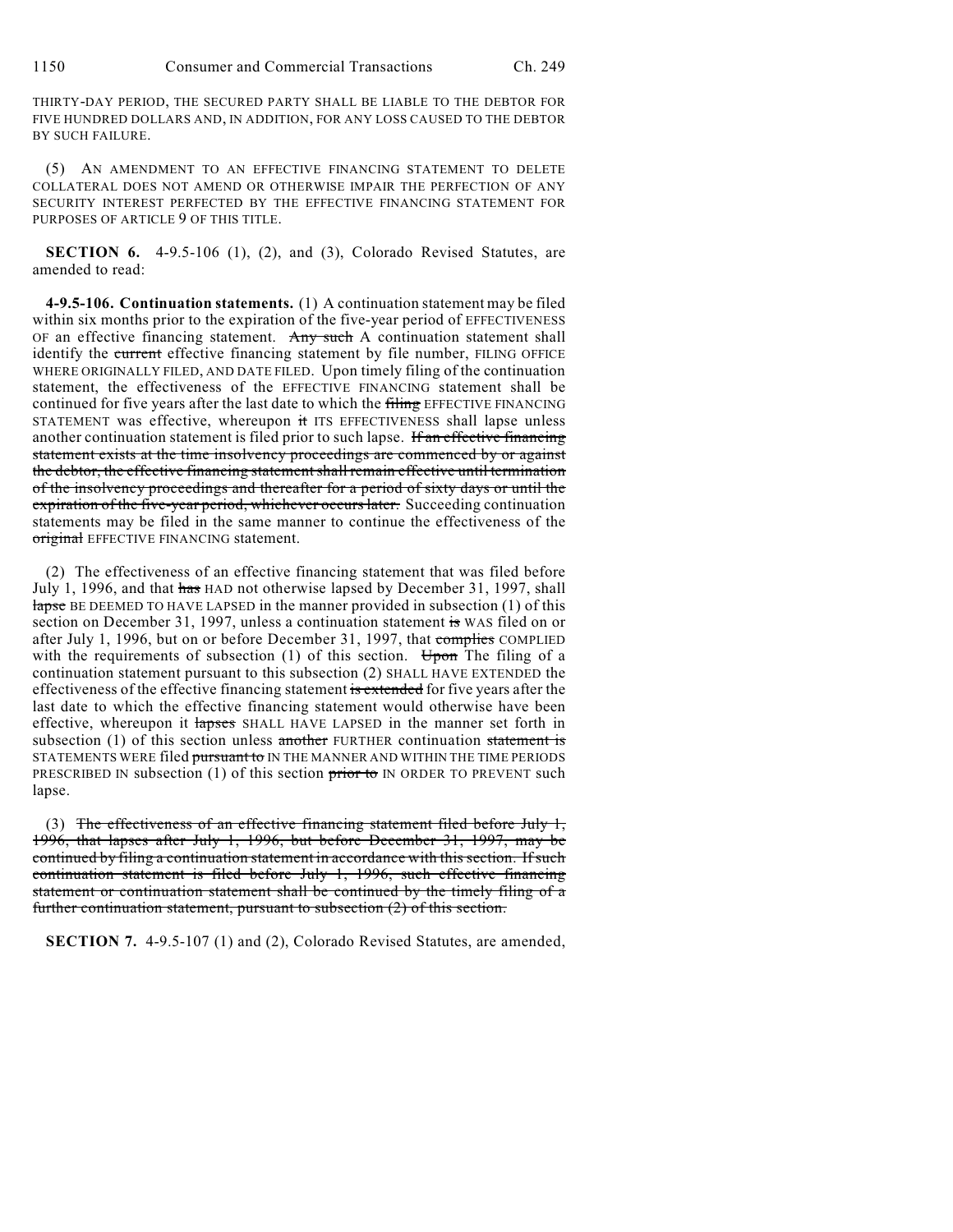and the said 4-9.5-107 is further amended BY THE ADDITION OF THE FOLLOWING NEW SUBSECTIONS, to read:

**4-9.5-107. Termination statement.** (1) Whenever there is no outstanding secured obligation and no commitment to make advances, incur obligations, or otherwise give value, the secured party shall, within thirty days, file with the central filing officer a notice of termination of the effective financing statement and provide notice to the debtor of such filing, unless the debtor otherwise requests. If the affected secured party fails to file a termination statement within the thirty-day period, the secured party shall be liable to the debtor for five hundred dollars, and, in addition, for any loss caused to the debtor by such failure. The SECURED PARTY IDENTIFIED IN AN EFFECTIVE FINANCING STATEMENT MAY AT ANY TIME, AND WITHOUT REGARD TO WHETHER THERE IS ANY OUTSTANDING SECURED OBLIGATION OR COMMITMENT TO MAKE ADVANCES, INCUR OBLIGATIONS, OR OTHERWISE GIVE VALUE, FILE WITH THE CENTRAL FILING OFFICER A TERMINATION STATEMENT WITH RESPECT TO SUCH EFFECTIVE FINANCING STATEMENT PURSUANT TO THIS SECTION AND PROVIDE NOTICE TO THE DEBTOR OF SUCH FILING.

(1.3) (a) UNLESS THE DEBTOR OTHERWISE REQUESTS, WHENEVER THERE IS NO OUTSTANDING SECURED OBLIGATION AND NO COMMITMENT TO MAKE ADVANCES, INCUR OBLIGATIONS, OR OTHERWISE GIVE VALUE, THE SECURED PARTY IDENTIFIED IN AN EFFECTIVE FINANCING STATEMENT RELATING TO SUCH OBLIGATION OR COMMITMENT SHALL, WITHIN THIRTY DAYS, TERMINATE SUCH EFFECTIVE FINANCING STATEMENT BY FILING WITH THE CENTRAL FILING OFFICER EITHER:

(I) A TERMINATION STATEMENT PURSUANT TO THIS SECTION; OR

(II) A TERMINATION STATEMENT PURSUANT TO ARTICLE 9 OF THIS TITLE.

(b) IF A TERMINATION STATEMENT IS FILED PURSUANT TO EITHER SUBPARAGRAPH (I) OR (II) OF PARAGRAPH (a) OF THIS SUBSECTION (1.3), THE SECURED PARTY SHALL PROVIDE NOTICE TO THE DEBTOR OF SUCH FILING. IF THE SECURED PARTY FAILS TO FILE A REQUIRED TERMINATION STATEMENT WITHIN THE THIRTY-DAY PERIOD, THE SECURED PARTY SHALL BE LIABLE TO THE DEBTOR FOR ONE THOUSAND DOLLARS, AND, IN ADDITION, FOR ANY LOSS CAUSED TO THE DEBTOR BY SUCH FAILURE.

(1.5) A TERMINATION STATEMENT FILED PURSUANT TO EITHER SUBSECTION (1) OR PARAGRAPH (a) OF SUBSECTION (1.3) OF THIS SECTION DOES NOT TERMINATE OR OTHERWISE IMPAIR THE PERFECTION OF ANY SECURITY INTEREST PERFECTED BY THE EFFECTIVE FINANCING STATEMENT FOR PURPOSES OF ARTICLE 9 OF THIS TITLE.

(2) (a) The notice of termination of an effective financing statement shall:

(I) Be signed, authorized, or otherwise authenticated by the secured party, and if such notice is filed by electronic transmission it shall be signed electronically, pursuant to section 24-71-101, C.R.S.;

(II) Identify the effective financing statement, THE EFFECTIVENESS OF WHICH IS to be terminated, by file number, FILING OFFICE WHERE ORIGINALLY FILED, AND DATE FILED; and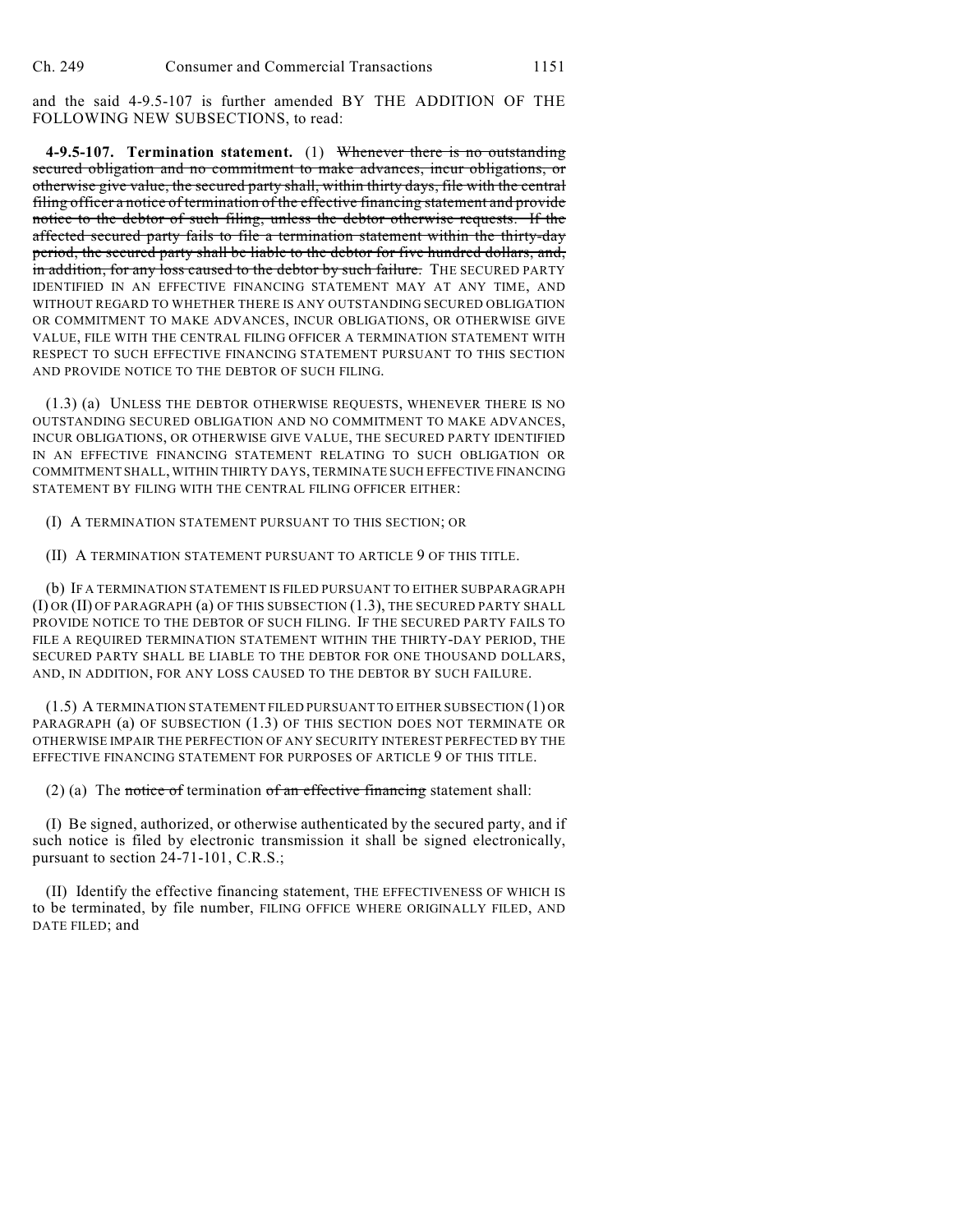(III) State that the effective financing statement is to be removed from the master list.

(b) Termination THE EFFECTIVENESS OF A TERMINATED EFFECTIVE FINANCING STATEMENT shall be effective CEASE as of the date and hour of filing the notice with TERMINATION STATEMENT BY the central filing officer.

**SECTION 8.** 4-9.5-108, Colorado Revised Statutes, is amended to read:

**4-9.5-108. Filings generally.** (1) The central filing officer shall accept for filing all filings pursuant to this title during regular business hours. The central filing officer shall record the date and hour of the filing of such statements. In the event of an electronic filing made other than during regular business hours, the central filing officer shall record the date of filing as follows: If an electronic filing is made other than during the regular business hours of the filing office, the date of filing shall be the day on which such office next commences business, and the hour of filing shall be the commencement of business on such day. All filings made pursuant to this title that are filed as paper documents and not electronically shall be filed in duplicate, and one copy of the statement shall be returned to the filing party stamped to show the time of receipt of the filing. All filings shall be submitted for filing on forms prescribed by the central filing officer. Nothing in this section shall be construed to require the central filing officer to accept for filing any item the rejection of which is required or permitted under section 4-9-520 EACH RECORD FILED IN THE CENTRAL FILING SYSTEM SHALL CONTAIN ALL INFORMATION REQUIRED BY THE LAWS OF THIS STATE TO BE CONTAINED IN THE RECORD. EACH SUCH RECORD SHALL:

(a) BE ON OR IN SUCH MEDIUM AS MAY BE ACCEPTABLE TO THE CENTRAL FILING OFFICER AND FROM WHICH THE CENTRAL FILING OFFICER MAY CREATE A PHYSICAL DOCUMENT THAT CONTAINS ALL OF THE INFORMATION IN THE RECORD. THE CENTRAL FILING OFFICER MAY REQUIRE THAT THE RECORD BE DELIVERED BY ANY ONE OR MORE MEANS OR ON OR IN ANY ONE OR MORE MEDIA AS MAY BE ACCEPTABLE TO THE CENTRAL FILING OFFICER. THE CENTRAL FILING OFFICER IS NOT REQUIRED TO ACCEPT FOR FILING A RECORD THAT IS NOT DELIVERED BY A MEANS AND IN A MEDIUM THAT COMPLIES WITH THE REQUIREMENTS THEN ESTABLISHED BY THE CENTRAL FILING OFFICER FOR THE DELIVERY AND FILING OF RECORDS. IF THE CENTRAL FILING OFFICER PERMITS A RECORD TO BE DELIVERED ON PAPER, THE RECORD SHALL BE TYPEWRITTEN OR MACHINE PRINTED, AND THE CENTRAL FILING OFFICER MAY IMPOSE REASONABLE REQUIREMENTS UPON THE DIMENSIONS, LEGIBILITY, QUALITY AND COLOR OF SUCH PAPER, AND TYPEWRITING OR PRINTING. IF THE DELIVERY OF A RECORD SUBJECT TO THIS ARTICLE FOR FILING IS REQUIRED OR PERMITTED TO BE ACCOMPLISHED ELECTRONICALLY, THEN THE CENTRAL FILING OFFICER MAY PRESCRIBE THE FORMAT AND OTHER ATTRIBUTES OF THE RECORD AND MAY REFUSE TO PERMIT SUCH RECORD TO BE ACCOMPANIED BY ANY PHYSICAL DOCUMENT.

## (b) BE IN THE ENGLISH LANGUAGE;

(c) INCLUDE ANY FORM OR COVER SHEET, OR BOTH, REQUIRED PURSUANT TO SECTION 4-9.5-108.5;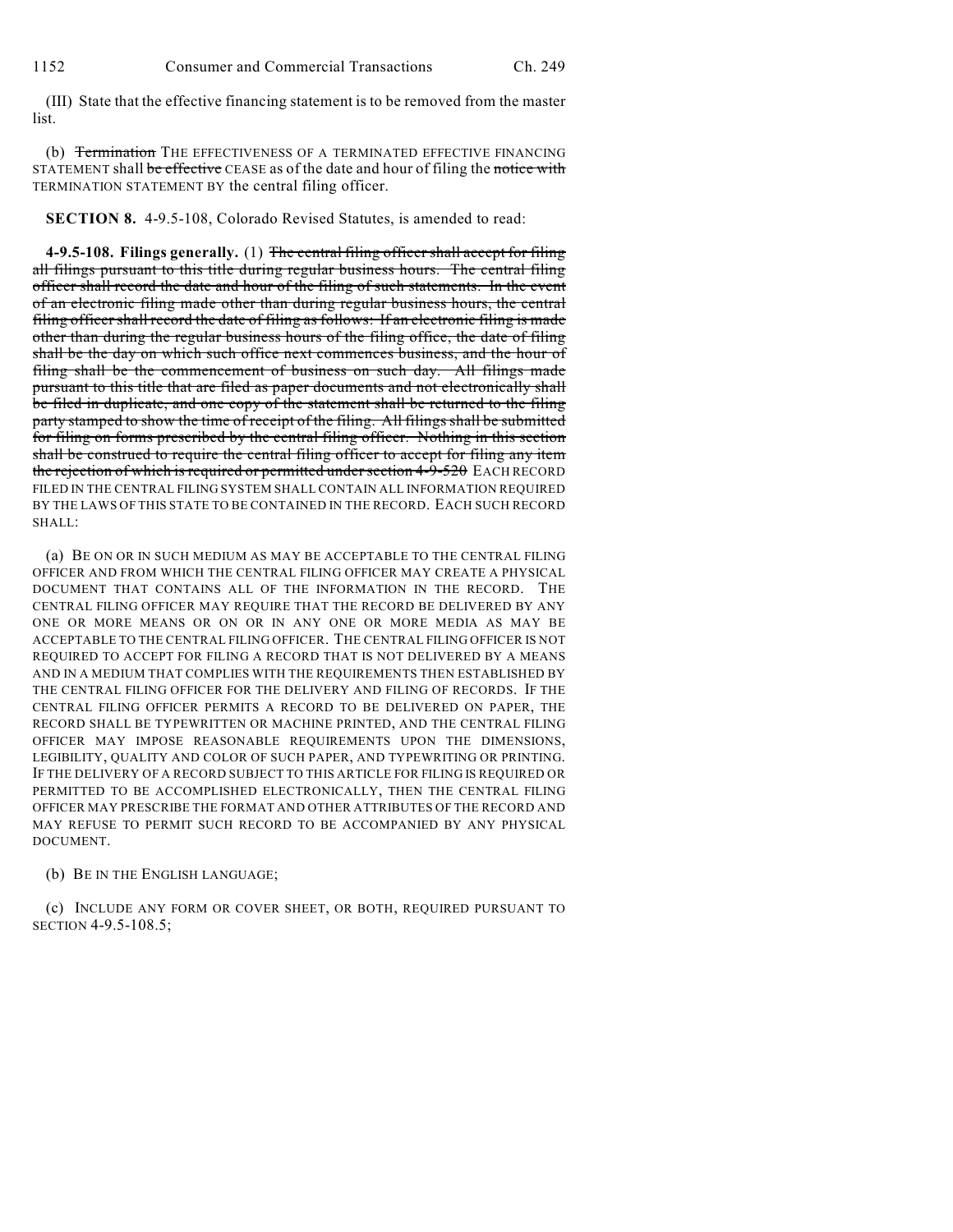(d) BE DELIVERED TO THE CENTRAL FILING OFFICER FOR FILING; AND

(e) BE ACCOMPANIED BY ALL REQUIRED FEES.

(2) A document RECORD filed pursuant to this article shall not constitute notice for purposes of section 38-35-109, C.R.S.

(3) Any CONTINUATION, termination, amendment, OR assignment or release of collateral filing made pursuant to this article OF AN EFFECTIVE FINANCING STATEMENT shall be signed, authorized, or otherwise authenticated by the secured party, and, IN THE CASE OF AN AMENDMENT THAT ADDS COLLATERAL OR ADDS AN ADDITIONAL DEBTOR, BY THE AFFECTED DEBTOR OR DEBTORS. Ifsuch filing is made by electronic transmission, it shall be signed electronically, pursuant to section 24-71-101, C.R.S.

(4) THE PROVISIONS OF PART 5 OF ARTICLE 9 OF THIS TITLE REGARDING THE FILING OF RECORDS SHALL APPLY TO THE FILING OF RECORDS UNDER THIS ARTICLE TO THE EXTENT NOT INCONSISTENT THEREWITH.

**SECTION 9.** Article 9.5 of title 4, Colorado Revised Statutes, is amended BY THE ADDITION OF A NEW SECTION to read:

**4-9.5-108.5. Forms.** THE CENTRAL FILING OFFICER MAY PREPARE AND FURNISH A FORM FOR ANY RECORD THAT IS SUBJECT TO THIS ARTICLE AND MAY REQUIRE THE USE OF ANY SUCH FORM.

**SECTION 10.** 4-9.5-110, Colorado Revised Statutes, is amended to read:

## **4-9.5-110. Fees - rules - federal certification.**

(1) Repealed.

(1.5) THE CENTRAL FILING OFFICER SHALL CHARGE AND COLLECT FEES AND OTHER CHARGES, WHICH SHALL BE DETERMINED AND COLLECTED PURSUANT TO SECTION 24-21-104 (3), C.R.S., FOR:

(a) DISTRIBUTING THE MASTER LIST;

(b) FURNISHING ANY INFORMATION;

(c) FURNISHING A COPY OF ANY FILED RECORD;

(d) FILING ANY RECORD REQUIRED OR PERMITTED TO BE FILED UNDER THIS ARTICLE.

(2) The central filing officer is hereby authorized to adopt such rules  $\theta$ regulations as are necessary to carry out the provisions of this article and to conform the central filing system to the requirements of the federal "Food Security Act of 1985".

(3) The central filing officer may contract with one or more public or private